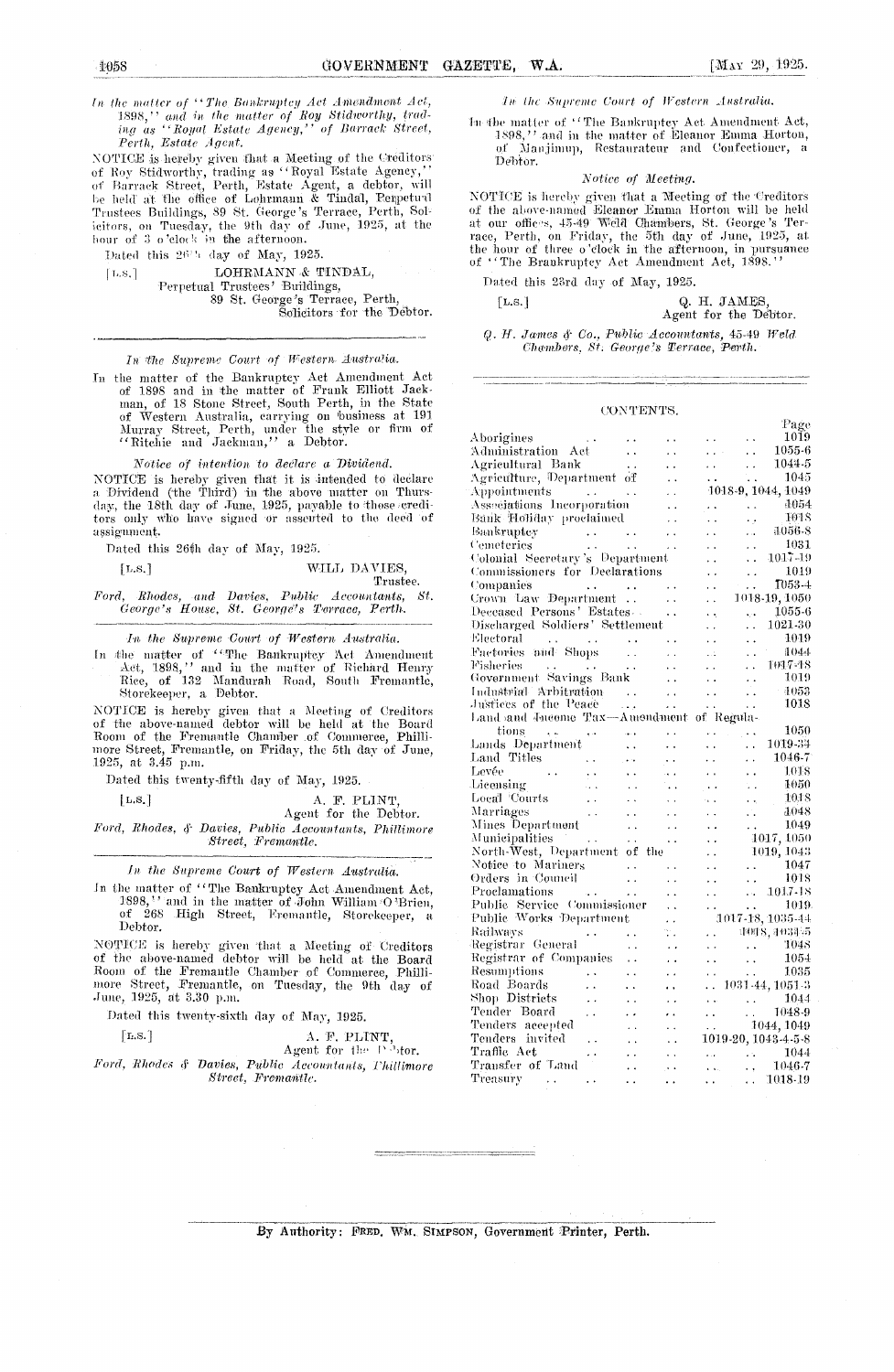

# Government Gazette

## PERTH, FRIDAY, 29 MAY 1925 No. 23a

© STATE OF WESTERN AUSTRALIA

### **CONTENTS**

Aborigines Administration Act Agricultural Bank Agriculture, Department of Appointments Associations Incorporation Bank Holidays proclaimed Bankruptcy Cemeteries Colonial Secretary's Department Commissioners for Declarations Companies Crown Law Department Deceased Persons' Estates Discharged Soldiers' Settlement Electoral Factories and Shops Fisheries Government Savings Bank Industrial Arbitration Justices of the Peace Land and Income Tax—Amendment of Regulations Lands Department Land Titles Levee Licensing Local Courts Marriages Mines Department Municipalities North-West, Department of the Notice to Mariners Orders in Council Proclamations Public Service Commissioner Public Works Department Railways Registrar General Registrar of Companies Resumptions Road Boards